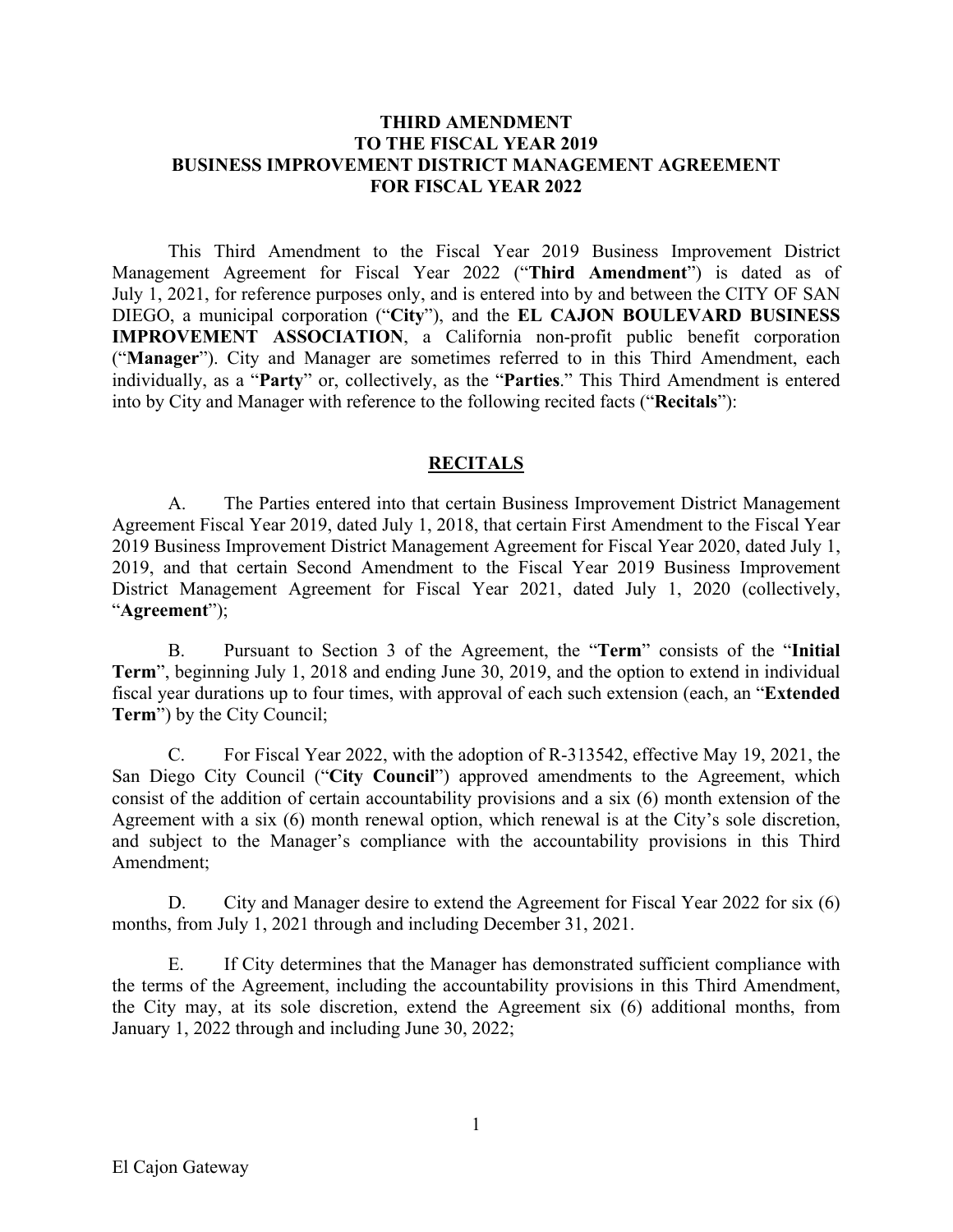NOW, THEREFORE, CITY AND MANAGER AGREE, AS FOLLOWS:

1. **Incorporation of Recitals.** The Recitals set forth above are true and correct and are incorporated into this Third Amendment by this reference, as though fully set forth in this Third Amendment.

2. **Amendment to and Extension of Term**. The Extended Term for Fiscal Year 2022 is amended to six (6) months, from July 1, 2021, through and including December 30, 2021, with a six (6) month option to extend from January 1, 2022 through and including June 30, 2022, with such extension at the City's sole discretion by Notice to Manager.

3. **Addition of Exhibit F – Accountability Provisions**. The Agreement is amended to include the accountability provisions detailed in **Exhibit F**, attached to this Third Amendment.

4. **Confirmation of Agreement**. The Agreement, as amended by this Third Amendment, is in all respects confirmed and all of the terms, provisions and conditions of the Agreement, as amended by this Third Amendment, shall be and remain in full force and effect.

5. **Entire Agreement**. The Agreement, as amended by this Third Amendment, represents the entire understanding between the Parties about the subject matter of the Agreement, as so amended.

6. **Counterparts**. This Third Amendment may be signed by the authorized representatives of the Parties in multiple counterpart originals (including facsimile or electronic counterpart originals), each of which shall be deemed an original, and all such counterpart originals, when taken together, shall constitute one agreement.

7. **Principles of Interpretation**. No inference in favor of or against any Party shall be drawn from the fact that such Party has drafted any part of this Third Amendment. The Parties participated substantially in the negotiation, drafting, and revision of this Third Amendment, with advice from legal and other counsel and advisers of their own selection. A word, term or phrase defined in this Third Amendment may be used in the singular, plural, past tense or future tense, regardless of how it is defined, all in accordance with ordinary principles of English grammar, which shall govern all language in this Third Amendment. The words "include" and "including" in this Third Amendment shall be construed to be followed by the words: "without limitation." Each collective noun in this Third Amendment shall be interpreted as if followed by the words "(or any part of it)," except where the context clearly requires otherwise. Every reference to any document, including the Agreement, refers to such document, as modified from time to time (excepting any modification that violates the Agreement), and includes all exhibits, schedules, addenda and riders to such document. The word "or" in this Third Amendment includes the word "and," except where the context clearly requires otherwise. Every reference to a law, statute, regulation, order, form or similar governmental requirement in this Third Amendment refers to each such requirement as amended, modified, renumbered, superseded or succeeded, from time to time.

8. **Governing Law**. The procedural and substantive laws of the State of California shall govern the interpretation and enforcement of this Third Amendment, without application of conflicts of laws principles or statutes.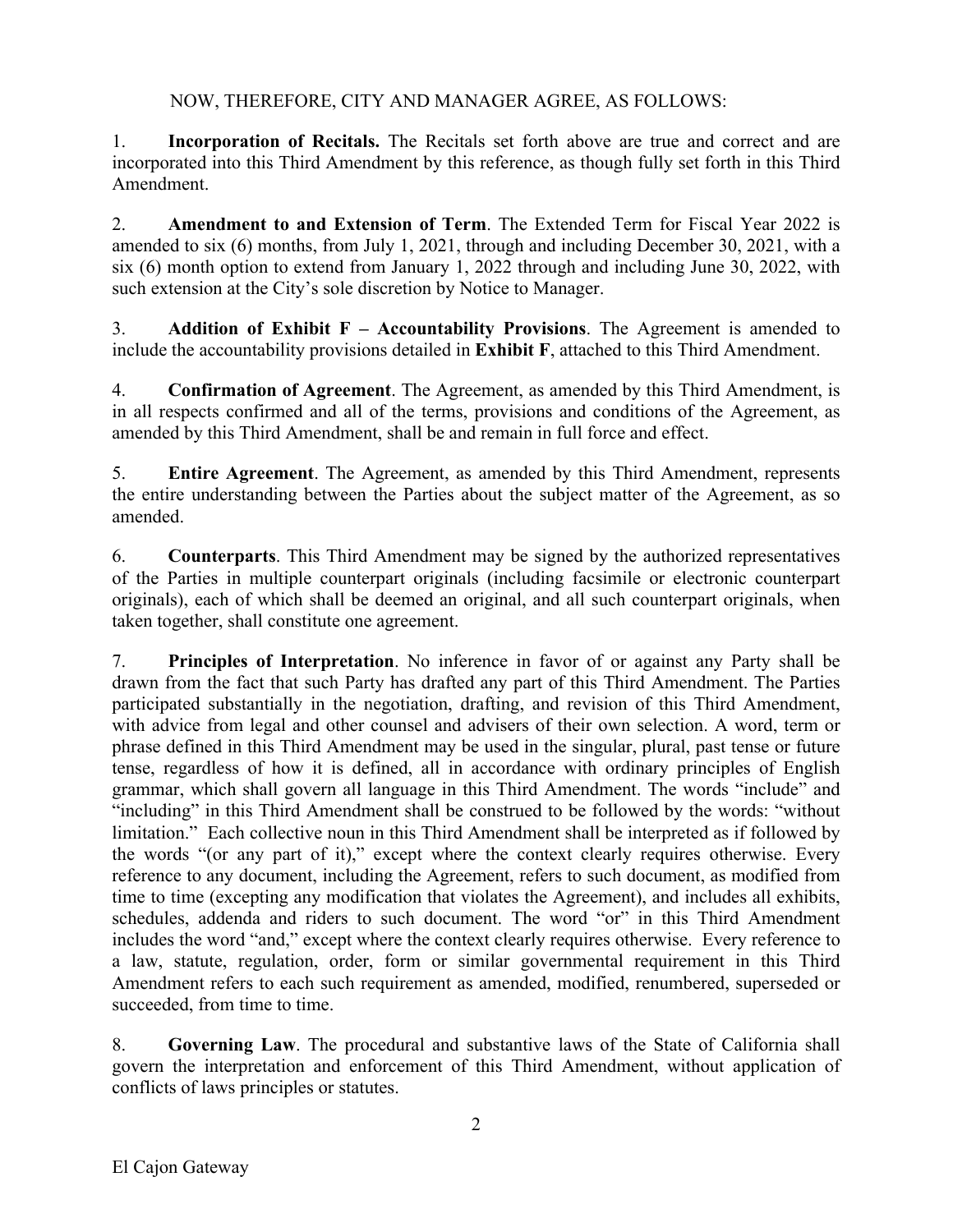9. **Binding on Successors and Assigns**. This Third Amendment shall be binding upon and inure to the benefit of the Parties and their respective legal representatives, successors and assigns.

10. **No Other Representations or Warranties**. Except as expressly set forth in this Third Amendment, no Party makes any representation or warranty material to this Third Amendment to any other Party.

11. **Incorporation of Defined Terms.** All terms, phrases and words indicated to be defined terms by initial capitalization in this Third Amendment that are not specifically defined in this Third Amendment (if any) shall have the meaning ascribed to the same term, phrase or word in the Agreement.

**[The rest of this page is intentionally left blank]**

**[Signatures on next page]**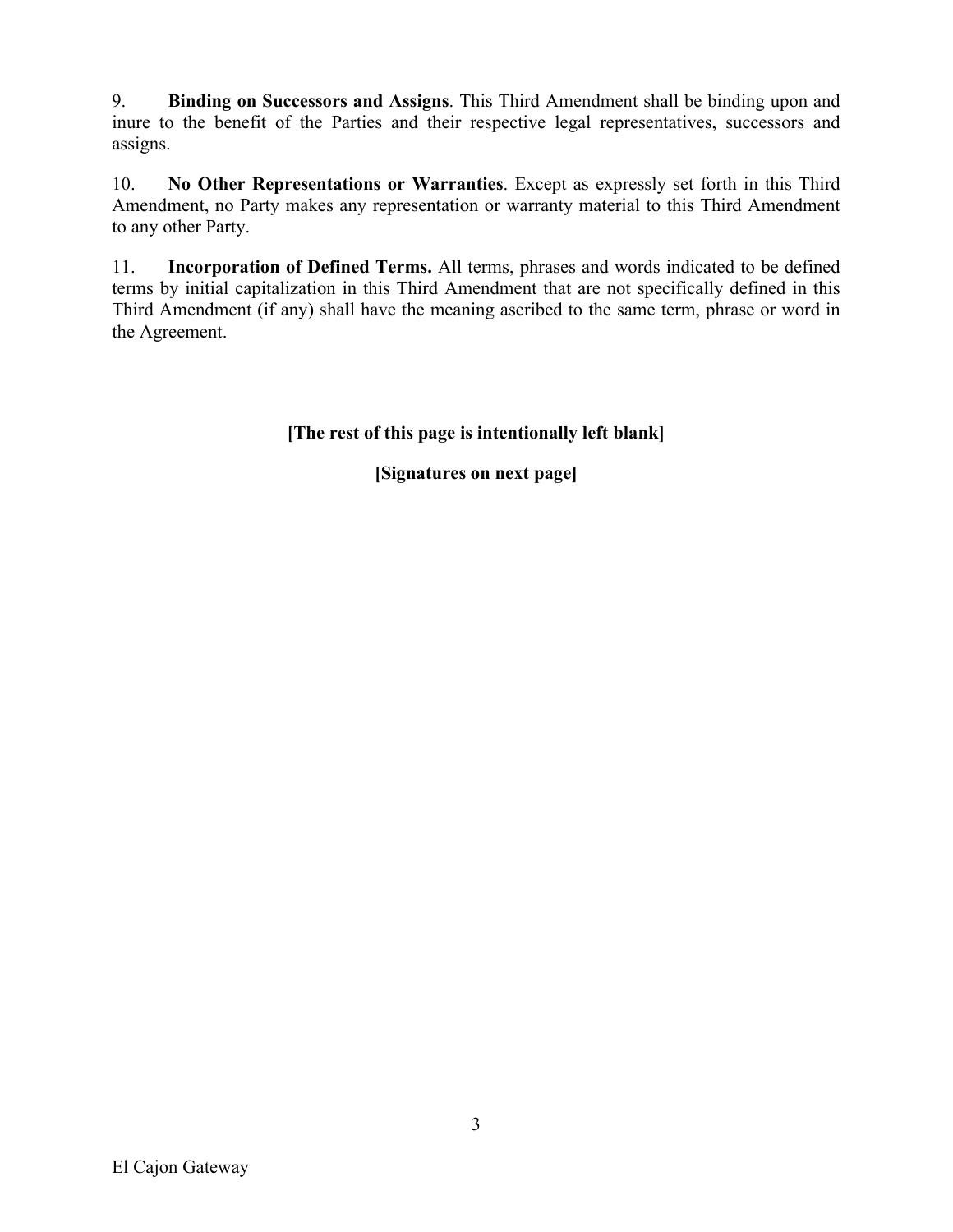## **SIGNATURE PAGE TO THIRD AMENDMENT TO THE FISCAL YEAR 2019 BUSINESS IMPROVEMENT DISTRICT MANAGEMENT AGREEMENT FOR FISCAL YEAR 2022**

IN WITNESS WHEREOF, City and Manager sign and enter into this Third Amendment, by and through the signatures of their respective authorized representatives, as follows:

## **CITY:**

#### **MANAGER:**

The City of San Diego, a municipal corporation

EL CAJON BOULEVARD BUSINESS IMPROVEMENT ASSOCIATION, a nonprofit public benefit corporation

 $\mathrm{By:}\xrightarrow{}\mathbb{R}\mathbb{R}$ 

Christina Bibler Economic Development Department Director

**By:** John O'Connor (Jul 30, 2021 10:35 PDT) John O'Connor

John O'Conner President

APPROVED AS TO FORM:

MARA W. ELLIOTT City Attorney

 $\mathbf{By:}$ 

Marguerite E. Middaugh Deputy City Attorney